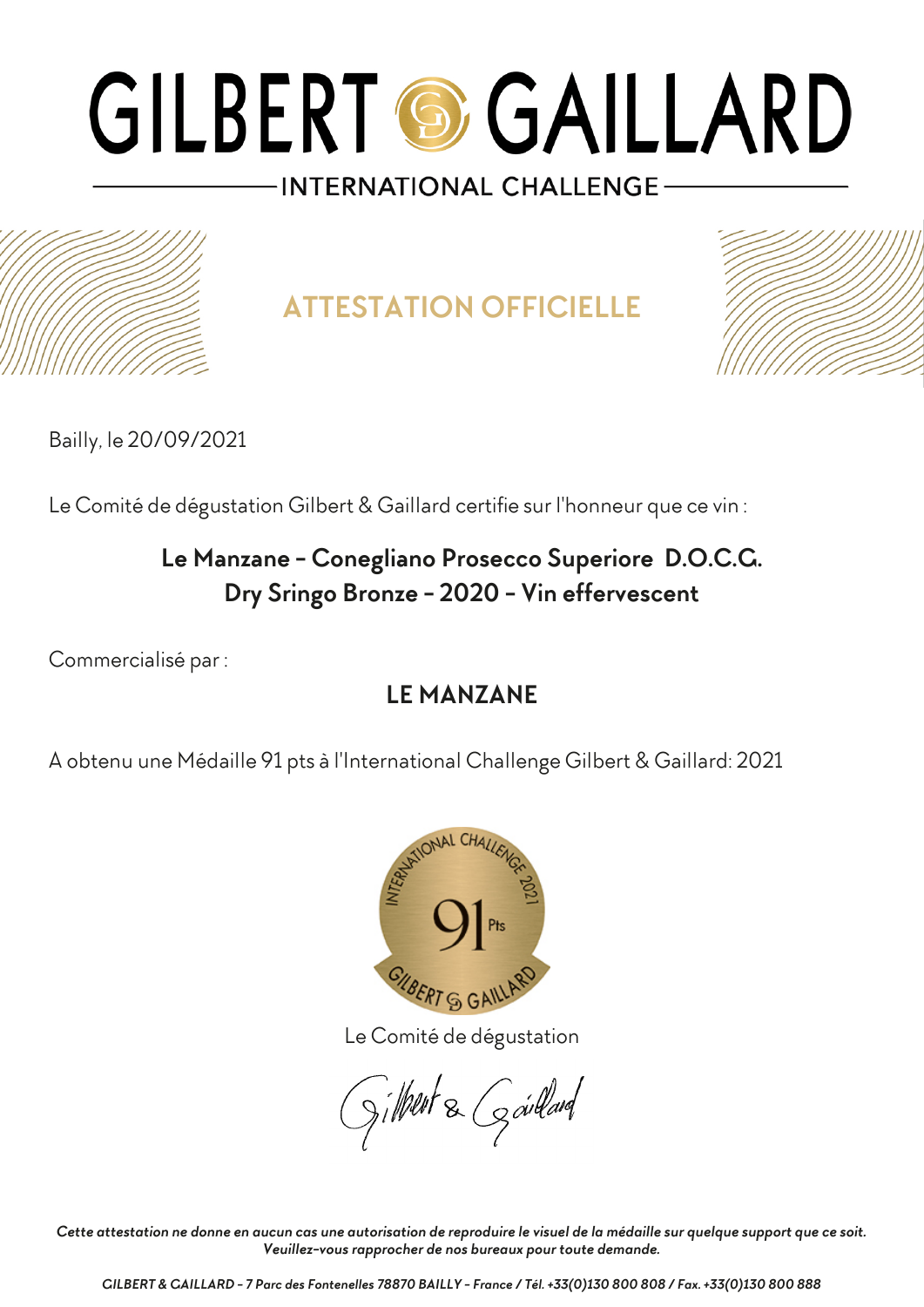

**OFFICIAL CERTIFICATE**



Bailly, 2021-09-20

The Gilbert & Gaillard tasting panel hereby certifies that the following wine :

## **Le Manzane - Conegliano Prosecco Superiore D.O.C.G. Dry Sringo Bronze - 2020 - Vin effervescent**

Marketed by :

## **LE MANZANE**

Was awarded a 91 pts Medal at the Gilbert & Gaillard International Challenge: 2021



The Tasting Panel

gilbert & Gardard

*Under no circumstances does this certificate provide permission to reproduce the medal visual on any media whatsoever. Please contact our offices for any requests.*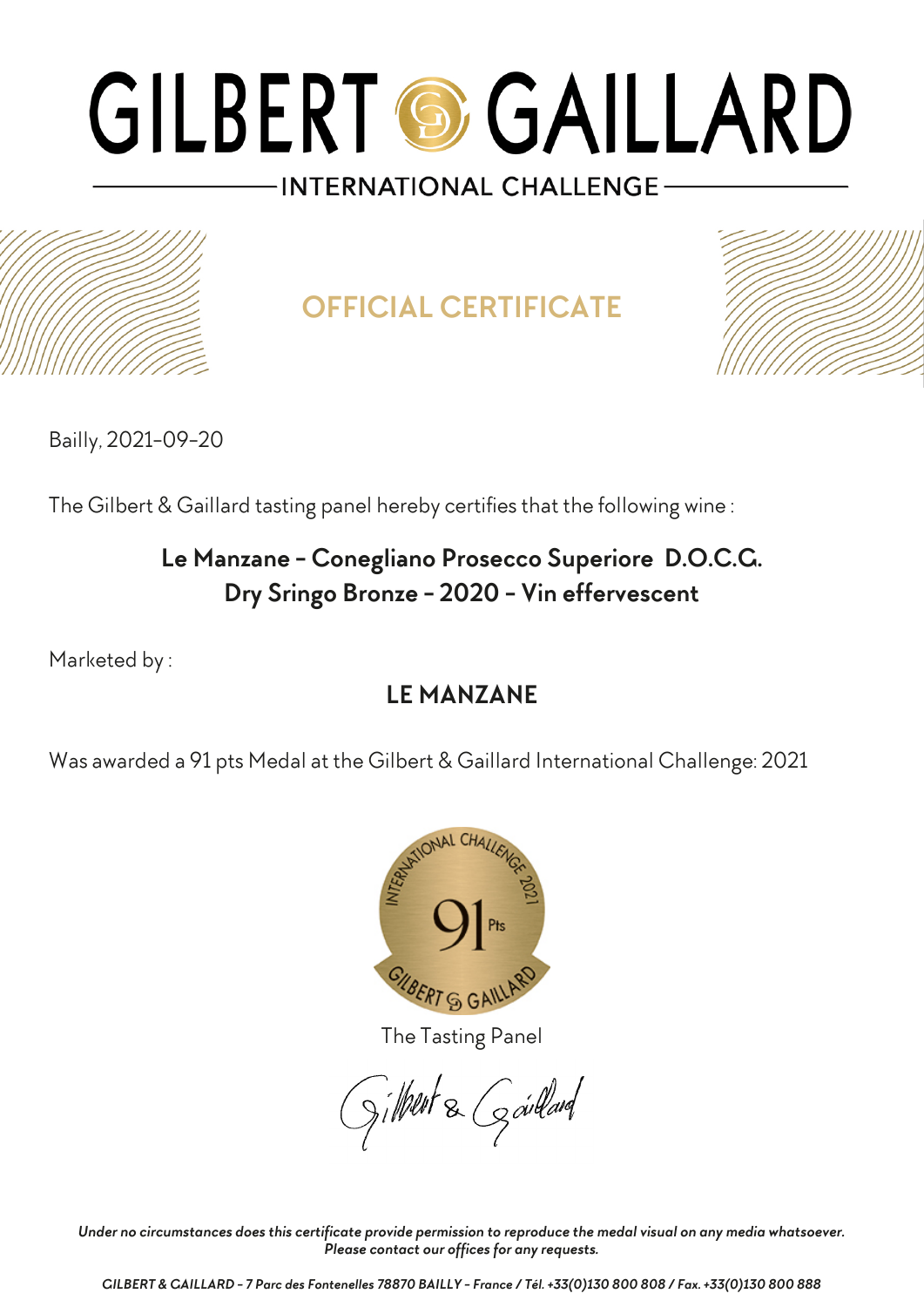

## **INFORME OFICIAL**



Bailly, a 20/09/2021

El comité de cata Gilbert & Gaillard certifica que el vino :

## **Le Manzane - Conegliano Prosecco Superiore D.O.C.G. Dry Sringo Bronze - 2020 - Vin effervescent**

Comercializado por :

## **LE MANZANE**

Ha obtenido una Medalla 91 pts en el International Challenge Gilbert & Gaillard: 2021



El Comité de Cata

 $S$ ilheut & Goullard

*Under no circumstances does this certificate provide permission to reproduce the medal visual on any media whatsoever. Please contact our offices for any requests.*